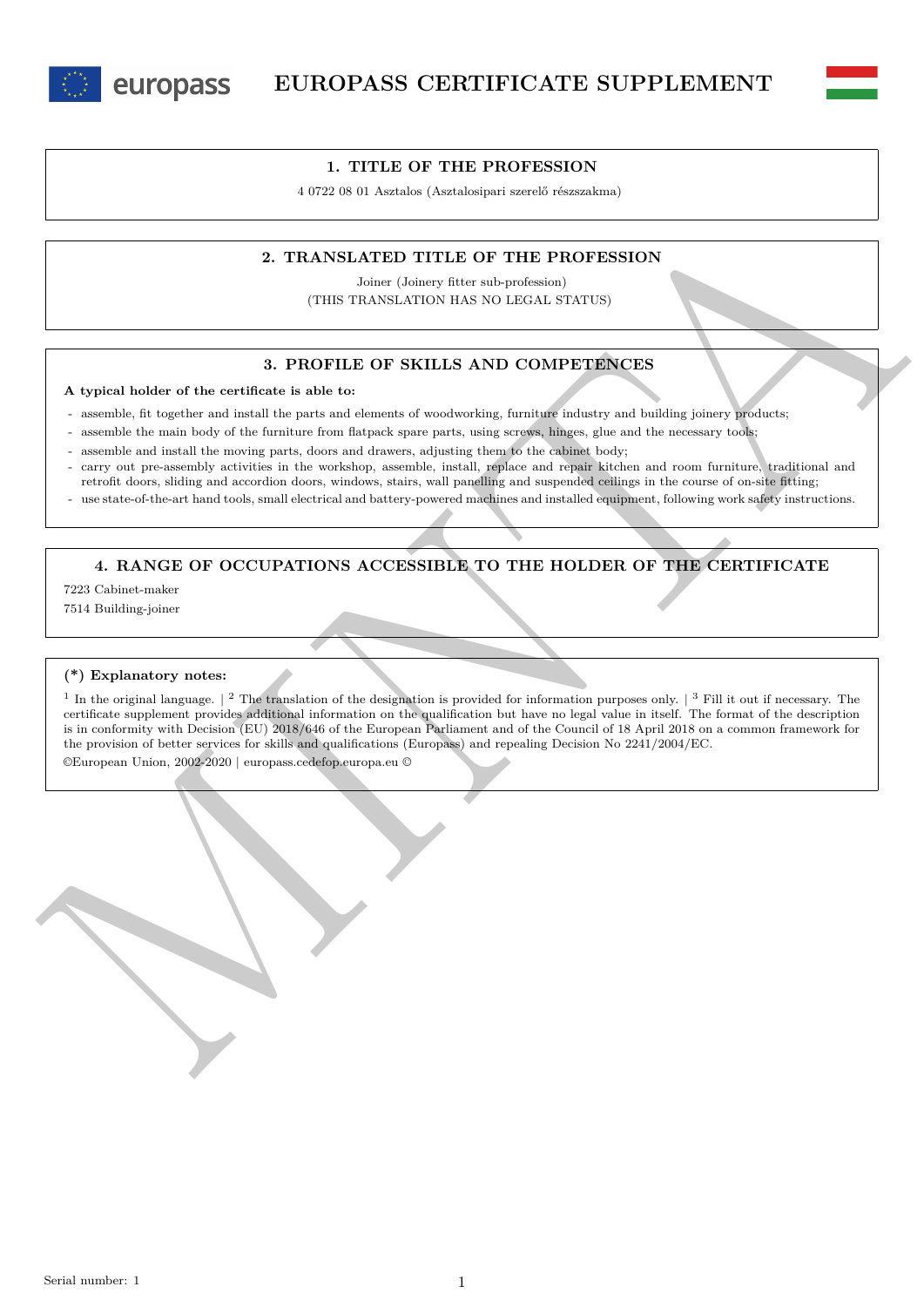|                                                                                                                                       | 5. OFFICIAL BASIS OF THE CERTIFICATE                                                                                                                                                                                                                                                                                                                                                                                                                                                                                                                                                                                                                                                                                                                                                                     |      |
|---------------------------------------------------------------------------------------------------------------------------------------|----------------------------------------------------------------------------------------------------------------------------------------------------------------------------------------------------------------------------------------------------------------------------------------------------------------------------------------------------------------------------------------------------------------------------------------------------------------------------------------------------------------------------------------------------------------------------------------------------------------------------------------------------------------------------------------------------------------------------------------------------------------------------------------------------------|------|
| Name and status of the authority issuing the<br>certificate                                                                           | Name and status of the national /regional authority<br>providing accreditation/recognition of the certificate                                                                                                                                                                                                                                                                                                                                                                                                                                                                                                                                                                                                                                                                                            |      |
|                                                                                                                                       | Ministry for Innovation and Technology                                                                                                                                                                                                                                                                                                                                                                                                                                                                                                                                                                                                                                                                                                                                                                   |      |
| Level of the certificate (national or international)                                                                                  | Grading scale / Pass requirements                                                                                                                                                                                                                                                                                                                                                                                                                                                                                                                                                                                                                                                                                                                                                                        |      |
| NQF level: 2                                                                                                                          | Five-grade: 5 excellent                                                                                                                                                                                                                                                                                                                                                                                                                                                                                                                                                                                                                                                                                                                                                                                  |      |
| EQF level: 2                                                                                                                          | good<br>$\overline{4}$<br>satisfactory<br>3                                                                                                                                                                                                                                                                                                                                                                                                                                                                                                                                                                                                                                                                                                                                                              |      |
| Digital Competence Framework level: 2                                                                                                 | 2<br>pass                                                                                                                                                                                                                                                                                                                                                                                                                                                                                                                                                                                                                                                                                                                                                                                                |      |
|                                                                                                                                       | fail<br>$\mathbf{1}$                                                                                                                                                                                                                                                                                                                                                                                                                                                                                                                                                                                                                                                                                                                                                                                     |      |
|                                                                                                                                       | The prerequisite of being eligible to sit for a sectoral basic examination<br>is the successful completion of all the required training courses, or the<br>recognised prior learning should incorporate the requirements of the<br>sectoral basic examination. The prerequisite of being eligible to sit for<br>a vocational examination is the successful completion of all the training<br>courses and the uninterrupted professional practice required. In case<br>the student is required to pass a sectoral basic examination, latter shall<br>be recognised with the following weighting:<br>The result of the basic sectoral examination will be computed into that<br>of the vocational examination with the following weighting: Sectoral<br>basic examination: %, Vocational examination: 100% |      |
| Certificate number: CXK A                                                                                                             | Designation of the theoretical and practical subjects of the<br>sectoral basic examination and the vocational examination and<br>their grades according to a five-grade scale                                                                                                                                                                                                                                                                                                                                                                                                                                                                                                                                                                                                                            |      |
| Serial number: 123456                                                                                                                 | Sectoral basic examination : The examination was passed based on<br>recognised prior learning                                                                                                                                                                                                                                                                                                                                                                                                                                                                                                                                                                                                                                                                                                            |      |
| Certificate issue date: 2022.06.17                                                                                                    | Vocational examination                                                                                                                                                                                                                                                                                                                                                                                                                                                                                                                                                                                                                                                                                                                                                                                   |      |
|                                                                                                                                       | project exercise<br>Woodworking task                                                                                                                                                                                                                                                                                                                                                                                                                                                                                                                                                                                                                                                                                                                                                                     | 5    |
|                                                                                                                                       |                                                                                                                                                                                                                                                                                                                                                                                                                                                                                                                                                                                                                                                                                                                                                                                                          |      |
|                                                                                                                                       | Result of the vocational examination in percentage                                                                                                                                                                                                                                                                                                                                                                                                                                                                                                                                                                                                                                                                                                                                                       | 100% |
|                                                                                                                                       | Result of the vocational examination with grades                                                                                                                                                                                                                                                                                                                                                                                                                                                                                                                                                                                                                                                                                                                                                         | 5    |
| Access to next level of education/training                                                                                            | International agreements                                                                                                                                                                                                                                                                                                                                                                                                                                                                                                                                                                                                                                                                                                                                                                                 |      |
| To secondary education $\mathbb{Z}^2$                                                                                                 |                                                                                                                                                                                                                                                                                                                                                                                                                                                                                                                                                                                                                                                                                                                                                                                                          |      |
|                                                                                                                                       |                                                                                                                                                                                                                                                                                                                                                                                                                                                                                                                                                                                                                                                                                                                                                                                                          |      |
| Other information concerning the vocational training process                                                                          |                                                                                                                                                                                                                                                                                                                                                                                                                                                                                                                                                                                                                                                                                                                                                                                                          |      |
| Legal basis                                                                                                                           |                                                                                                                                                                                                                                                                                                                                                                                                                                                                                                                                                                                                                                                                                                                                                                                                          |      |
| Government Decree 12/2020 (II. 7.) on the Implementation of the Vocational Education and Training Act,<br>Education and Training Act. | Government Decree 319/2020 (VII. 1.) on the amendment of Government Decree 12/2020 (II. 7.) on the Implementation of the Vocational                                                                                                                                                                                                                                                                                                                                                                                                                                                                                                                                                                                                                                                                      |      |
|                                                                                                                                       |                                                                                                                                                                                                                                                                                                                                                                                                                                                                                                                                                                                                                                                                                                                                                                                                          |      |
|                                                                                                                                       |                                                                                                                                                                                                                                                                                                                                                                                                                                                                                                                                                                                                                                                                                                                                                                                                          |      |
|                                                                                                                                       |                                                                                                                                                                                                                                                                                                                                                                                                                                                                                                                                                                                                                                                                                                                                                                                                          |      |